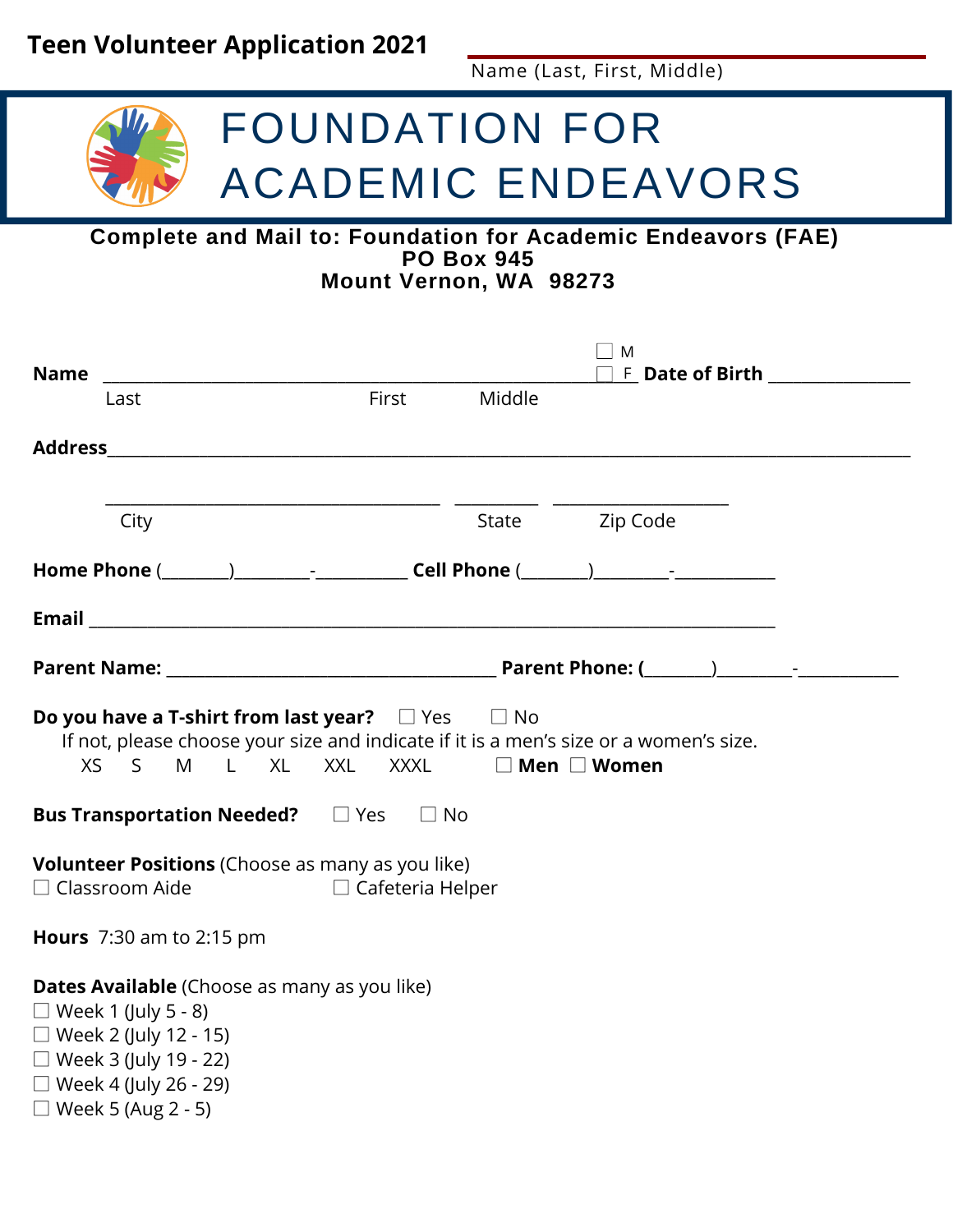Name (Last, First, Middle)

# FOUNDATION FOR ACADEMIC ENDEAVORS

#### **ACKNOWLEDGMENT, RELEASE AND SIGNATURE Foundation for Academic Endeavors (FAE)**

To the best of my knowledge, the information contained in this application is complete and accurate. I understand that providing false information is grounds for not hiring me or choosing me for a volunteer position or for my discharge if I have already been hired or chosen. I authorize any person or organization, whether or not identified in this application, to provide any information concerning my previous employment, education, credit history, driving record, criminal conviction record, sexual offender registry or other qualifications for my employment or volunteering.

I also authorize FAE to request and receive such information.

If chosen, I agree to be bound by FAE policies and procedures. I understand that these may be changed, withdrawn, added to or interpreted at any time at the sole discretion of FAE and without prior notice to me.

I also understand that my volunteering may be terminated, or any offer or acceptance of volunteering withdrawn, at any time, with or without cause, and with or without prior notice at the option of FAE or myself.

Nothing contained in this application or in any pre-volunteering communication is intended to or creates a contract between myself and FAE for volunteering or the providing of any benefit.

[] I understand that I am required to attend an Orientation and a child safety class

[] I understand that F.A.E. conducts background checks on all volunteers

[] I understand that if eligible I am required to have a Covid-19 vaccination to participate

**I HAVE READ AND UNDERSTAND THE ABOVE PROVISIONS**

| <b>PARTICIPANT Signature</b>  | Date |                      |
|-------------------------------|------|----------------------|
|                               |      |                      |
|                               |      |                      |
| <b>Print PARTICIPANT Name</b> |      | <b>Date Approved</b> |
|                               |      |                      |
|                               |      |                      |
| <b>PARENT Signature</b>       | Date |                      |
|                               |      | <b>Approved By</b>   |
|                               |      |                      |

**Print PARENT Name**